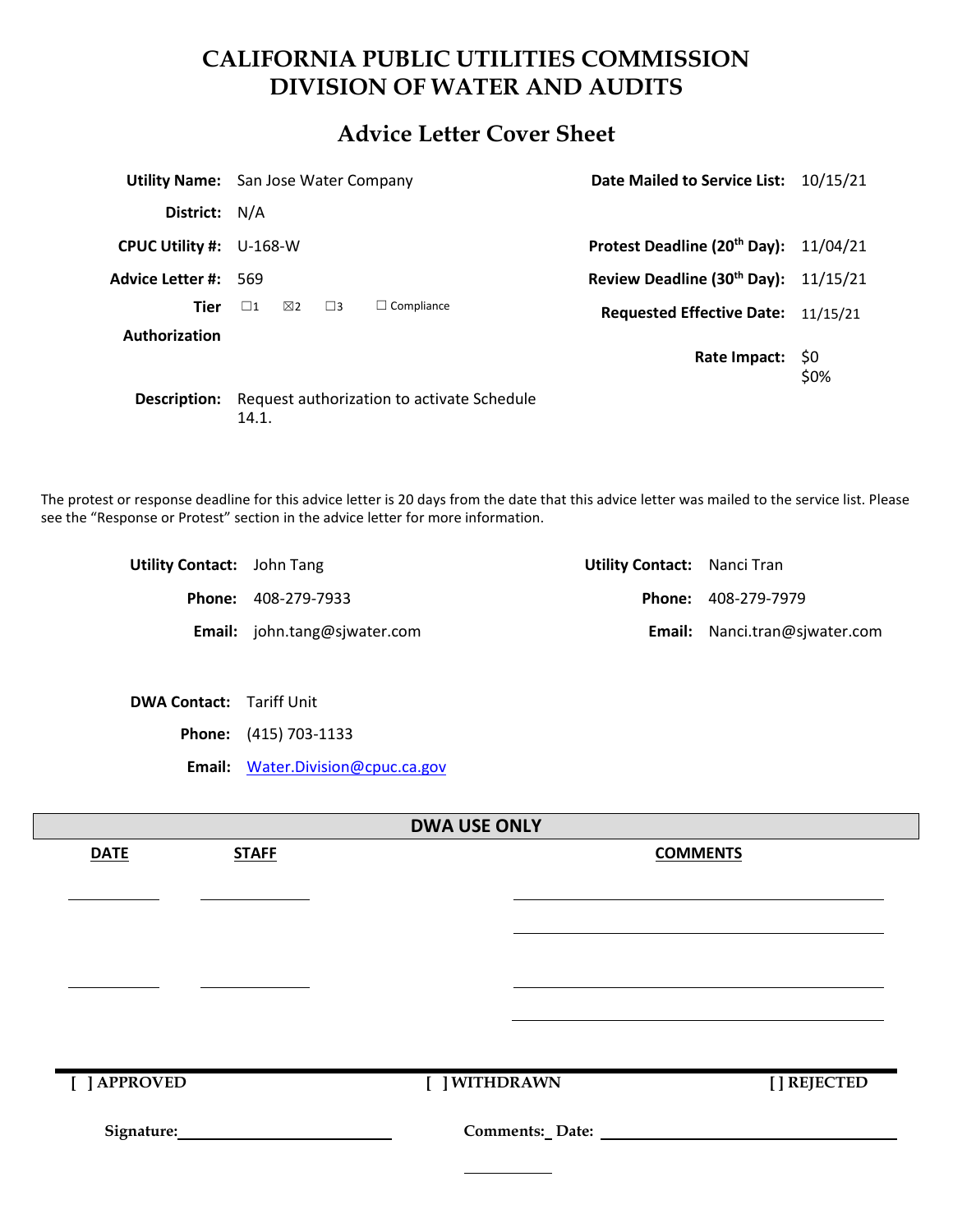

110 W. Taylor Street San Jose, CA 95110-2131



Public Utilities Commission of the State of California 505 Van Ness Avenue San Francisco, CA 94102

Advice Letter No. 569

San Jose Water Company (U-168-W) (SJWC) hereby transmits for filing the following changes in tariff schedules applicable to its service area and which are attached hereto:

OCT 15 2021

PUBLIC UTILITIES COMMISSION **WATER DIVISION** 

FILED

| Cal. P.U.C<br>Sheet No. | Title of Sheet            | Cancelling Cal. P.U.C.<br>Sheet No. |
|-------------------------|---------------------------|-------------------------------------|
| 2146-W                  | Schedule 14.1 (Continued) | $2140-W$                            |
| 2147-W                  | <b>Table of Contents</b>  | 2145-W                              |

With this advice letter, SJWC requests authorization to activate its Schedule 14.1.

These tariffs are submitted pursuant to General Orders (GO) No. 96-B Water Industry Rules 7.3.2. This advice letter is designated as a Tier II Advice Letter.

## Background

SJWC filed Advice Letters (AL) 563 and 564 on June 18, 2021 in response to Valley Water's emergency drought declaration and request for 15% mandatory conservation from 2019 consumption. AL 563, which requested authorization to update and activate Stage 3 of Rule 14.1, was approved effective August 5, 2021. AL 564, which requested authorization to establish a Water Conservation Memorandum Account (WCMA) and a Water conservation Expense Memorandum Account (WCEMA), was approved effective July 19, 2021.

On August 5, 2021, SJWC filed AL 567 to update its Schedule 14.1 to align the stages of Conservation Non-Essential or Unauthorized Uses with the stages in Rule 14.1. In the same filing, SJWC also requested to update its Drought Allocation and Drought Surcharges Program. This advice letter was approved with an effective date of September 6, 2021.

## Request

With this filing, SJWC requests authorization to activate Stage 3 of Schedule 14.1 and its associated Drought Allocations and Drought Surcharges program.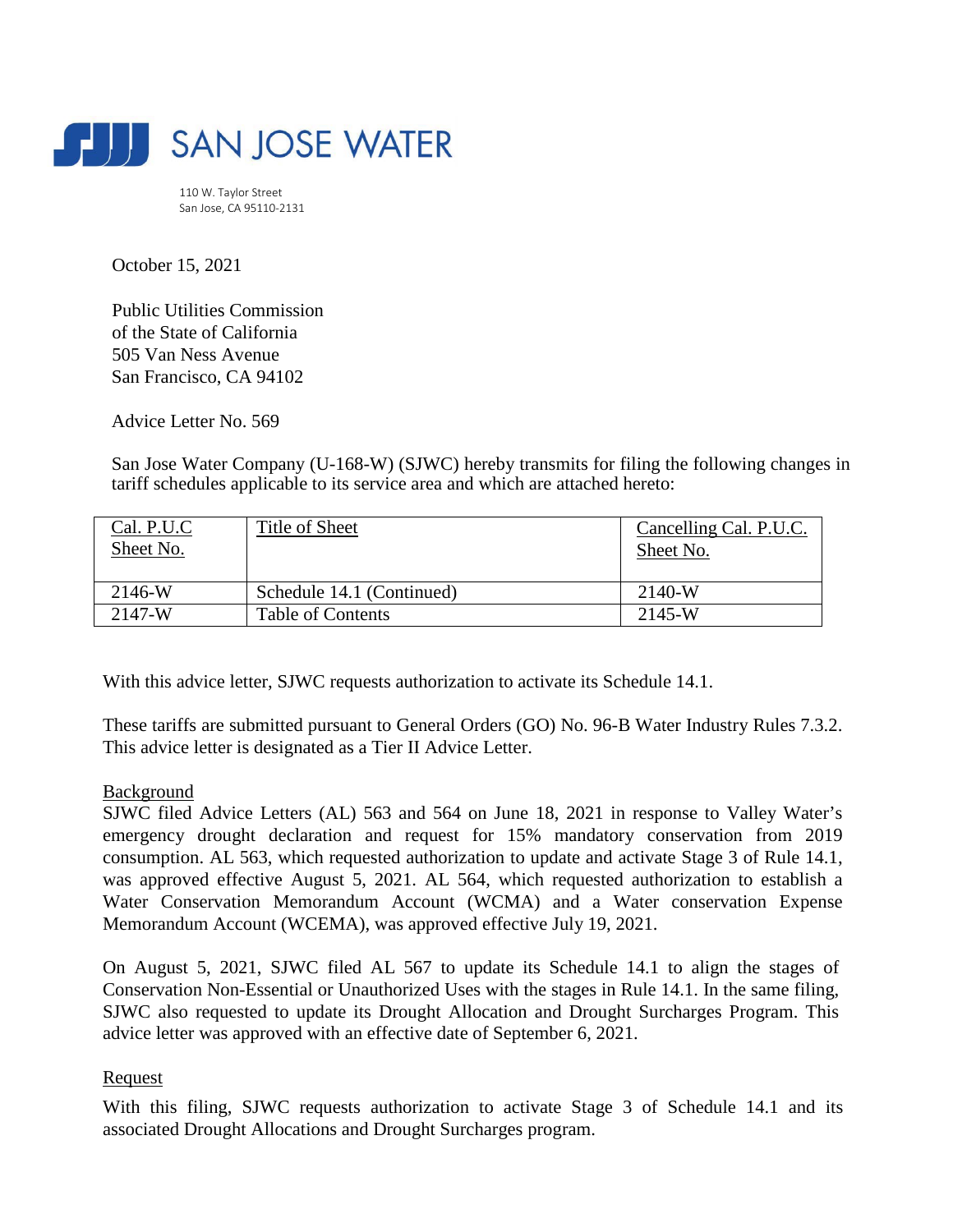The current water supply outlook for Santa Clara County and the State is grim. Reservoirs are as low as they have ever been for this time of year and La Nina conditions, which usually portend below average precipitation, is predicted for this fall and winter. The activation of Schedule 14.1 is necessary in order to achieve the required mandatory conservation and to blunt further calls for conservation in 2022 should dry conditions persist.

All drought allocation surcharges will be tracked in the WCMA authorized in Advice Letter 564. The surcharges will offset the expense and revenue impacts of SJWC's response to the drought tracked in the WCMA. Any under or over collection in these accounts will be amortized in accordance with the Commission's practice.

## Effective Date

SJWC requests that the updated tariff sheets become effective November 15, 2021.

## Public Meeting

In accordance with Schedule 14.1, SJWC anticipates holding a public meeting on the date shown below:

### OCTOBER 28, 2021 3:00 PM Link: [https://sjw.im/drought2021](https://protect-us.mimecast.com/s/KIAPClYvM6i27g9otGpi7K?domain=sjw.im)

The public meeting can be viewed via Zoom, or listened to via phone by using the information above. Customers can provide feedback or ask questions during the meeting.

## Customer Noticing

Schedule 14.1 requires that customer notification of its activation and the associated public meeting be provided through bill insert or direct mailing and published in the local newspaper. SJWC's direct mailing notification (Attachment A) will be mailed to customers on or about October 16, 2021. This notice will also be published in the San Jose Mercury News at least 7 days prior to the hearing. Affidavits for both will be provided once available.

## Protests and Responses

Anyone may respond to or protest this advice letter. A response does not oppose the filing but presents information that may prove useful to the Commission in evaluating the advice letter. A protest objects to the advice letter in whole or in part and must set forth the specific grounds on which it is based. These grounds may include the following:

- (1) The utility did not properly serve or give notice of the advice letter;
- (2) The relief requested in the advice letter would violate statute or Commission order, or is not authorized by statute or Commission order on which the utilityrelies;
- (3) The analysis, calculations, or data in the advice letter contain material error or omissions;
- (4) The relief requested in the advice letter is pending before the Commission in a formal proceeding;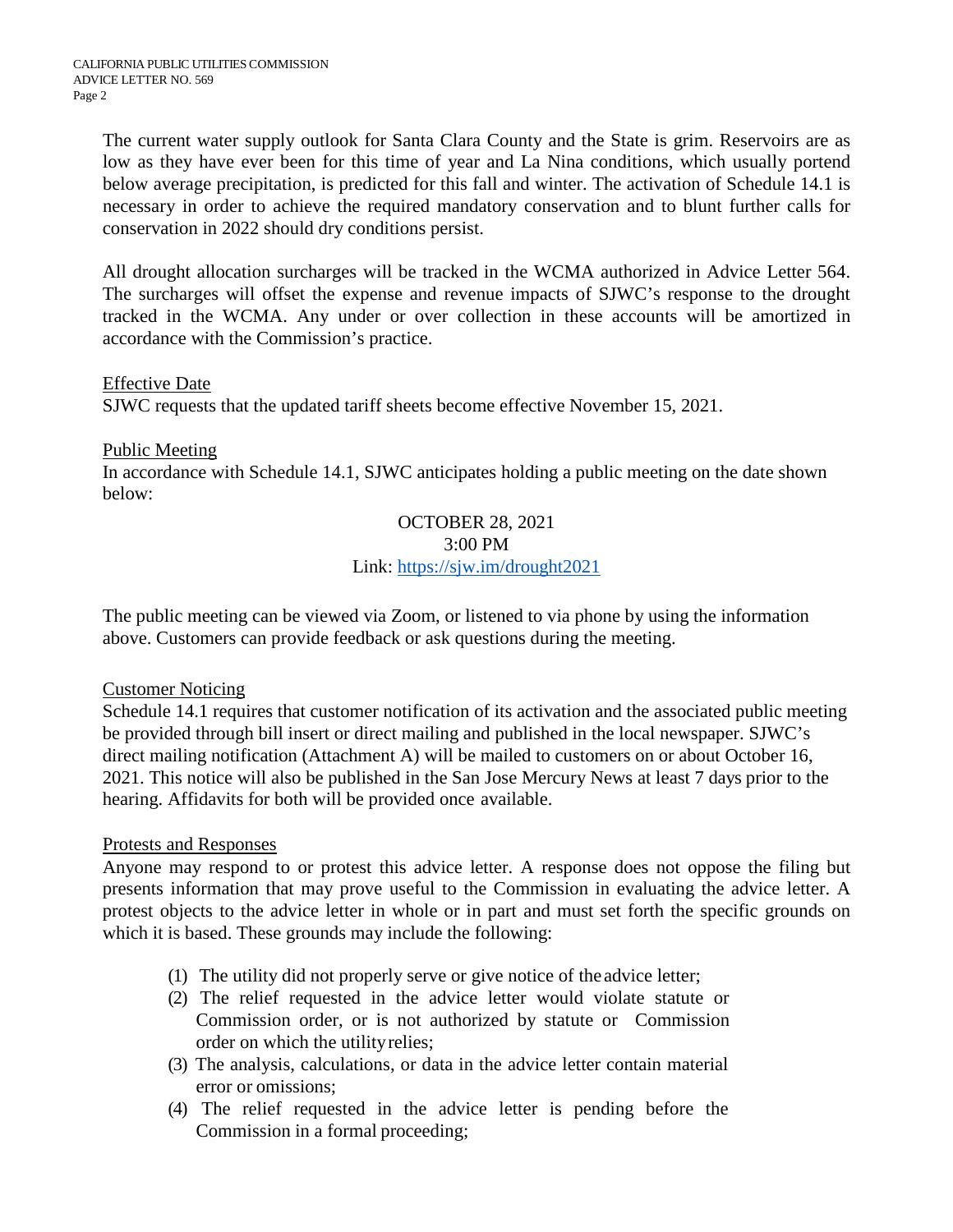- (5) The relief requested in the advice letter requires consideration in a formal hearing, or is otherwise inappropriate for the advice letter process; or
- (6) The relief requested in the advice letter is unjust, unreasonable, or discriminatory (provided that such a protest may not be made where it would require re-litigating a prior order of theCommission).

A response or protest must be made in writing or by electronic mail and must be received by the Water Division within 20 days of the date this advice letter is filed. The address for mailing or delivering a protest is:

> Tariff Unit, Water Division, 3rd floor California Public Utilities Commission, 505 Van Ness Avenue San Francisco, CA 94102 [water\\_division@cpuc.ca.gov](mailto:water_division@cpuc.ca.gov)

On the same date, the response or protest is submitted to the Water Division, the respondent or protestant shall send a copy of the protest by mail to us, addressed to:

> Regulatory Affairs San Jose Water Company 110 West Taylor Street San Jose, California 95196 Fax 408.279.7934 [regulatoryaffairs@sjwater.com.](mailto:regulatoryaffairs@sjwater.com)

The advice letter process does not provide for any responses, protests or comments, except for the utility's reply, after the 20-day comment period.

In compliance with Paragraph 4.3 of General Order 96-B, a copy of this advice letter has been mailed to all interested and affected parties as detailed in Attachment B.

There are currently no Advice Letters pending before the Commission. This filing will not cause the withdrawal of service nor conflict with other schedules or rules.

Very truly yours,

JOHN TANG Vice President of Regulatory Affairs

**Enclosures**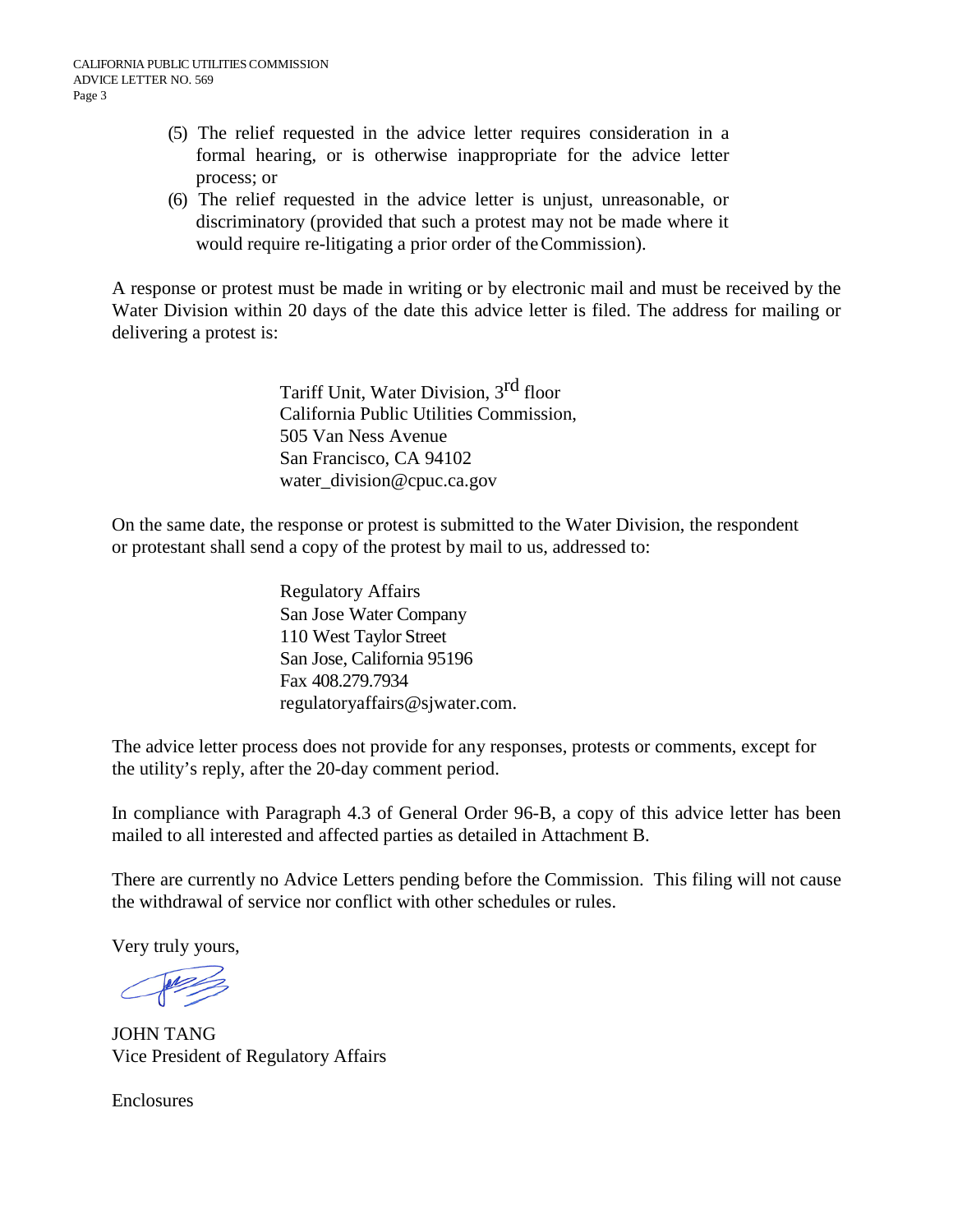# **SAN JOSE WATER COMPANY**

# **ADVICE LETTER NO. 569**

# **ATTACHMENT A**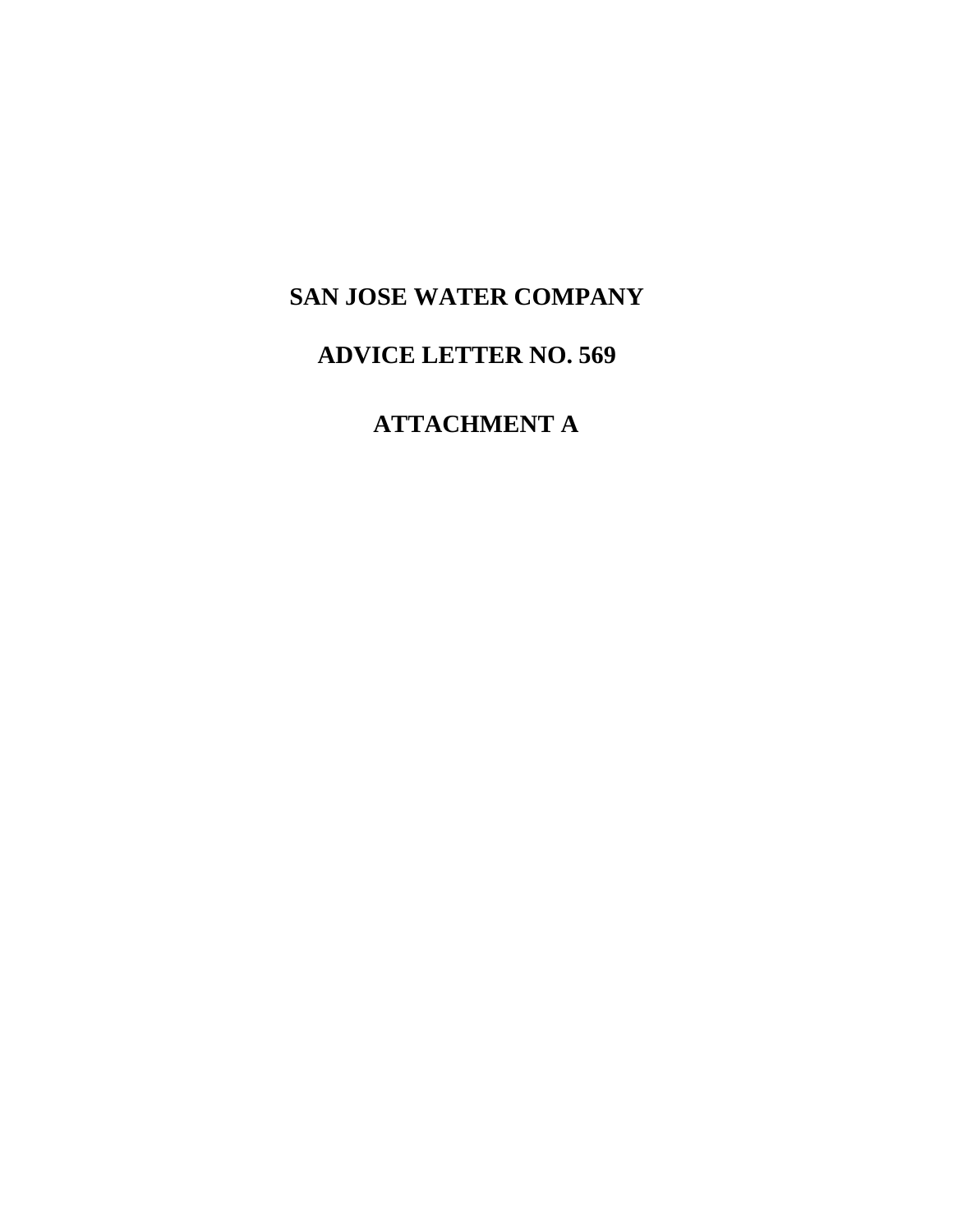# **SAN JOSE WATER COMPANY**

# **ADVICE LETTER NO. 569**

# **ATTACHMENT B**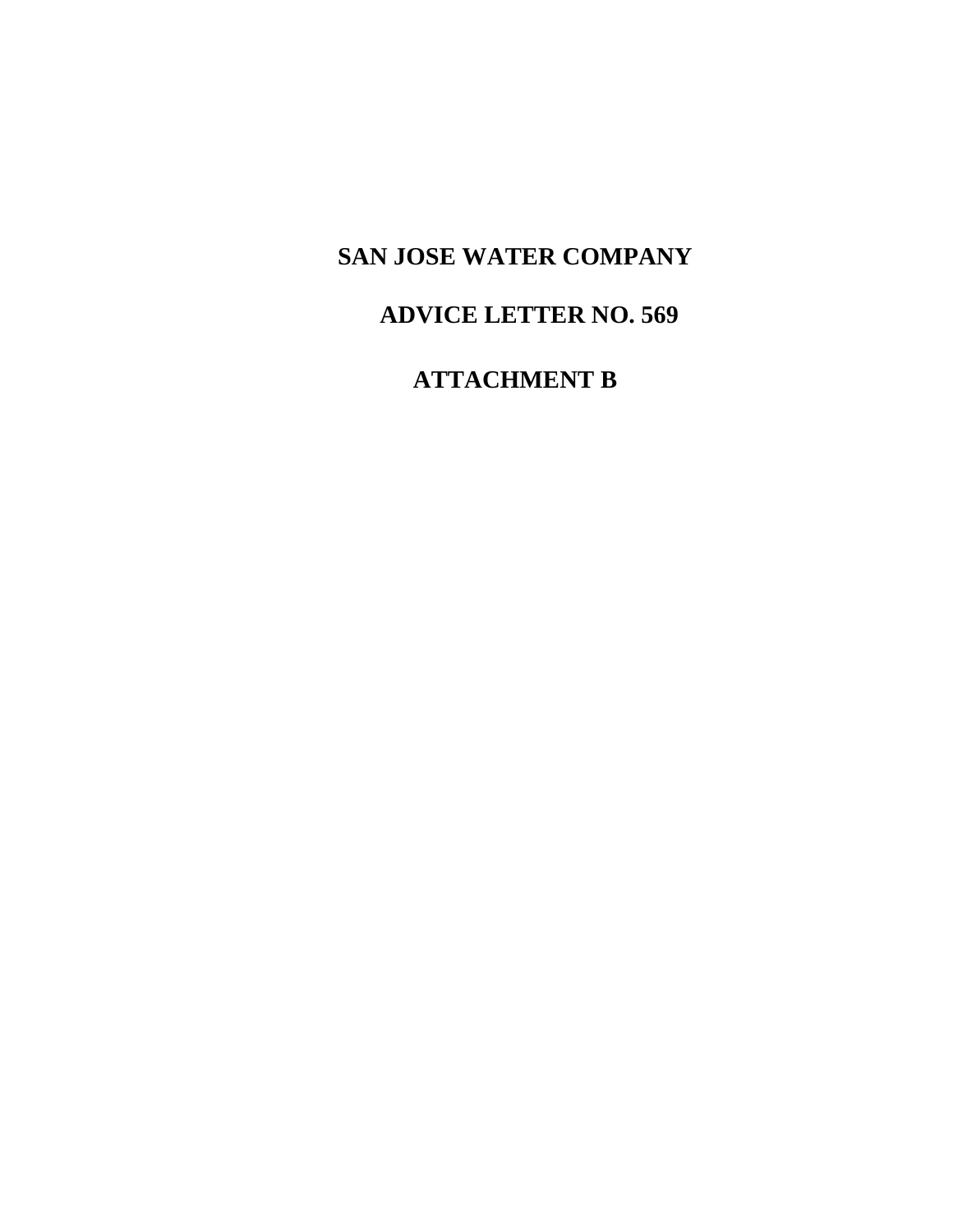# **Index of Work papers**

**Attachment A Public Notice**

**Attachment B Service List**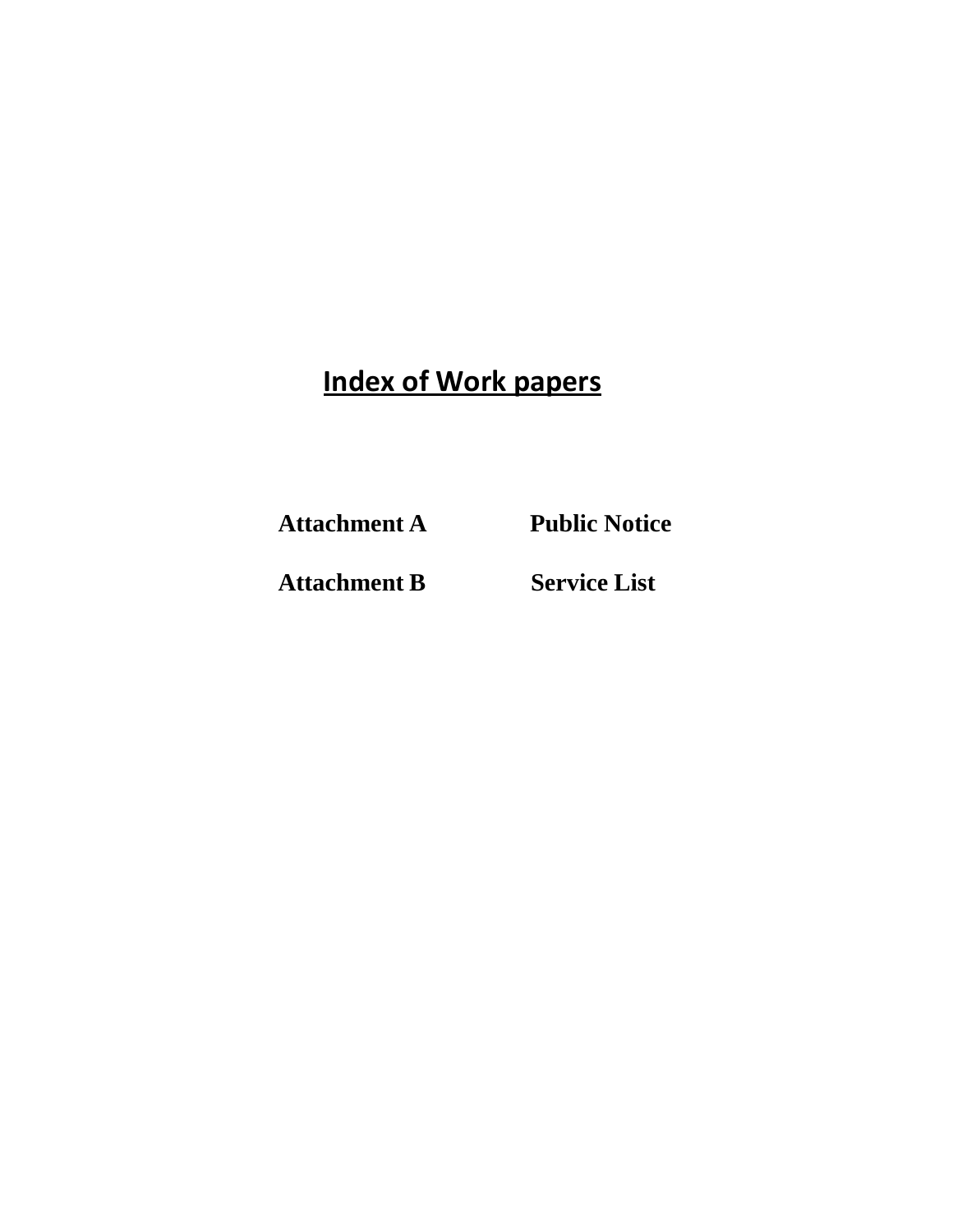

*Para más información en cómo este cambio impactará su factura, llame al* (408) 279-7900**.**

### **NOTICE OF PUBLIC MEETING SAN JOSE WATER COMPANY'S ADVICE LETTER 569**

### **How can I participate?**

San Jose Water Company (SJWC) would like to hear from you. You are invited to participate in a Public Meeting regarding SJWC's Advice Letter 569.

### **Where and when will this Public Meeting be held?**

| DATE                    | TIME       | <b>VIRTUAL/REMOTE DETAILS</b>    |
|-------------------------|------------|----------------------------------|
| <b>October 28, 2021</b> | 3:00PM PST | Link: https://sjw.im/drought2021 |
|                         |            |                                  |

The public meeting can be viewed via Zoom, or listened to via phone by using the information above. If you wish to make a public comment or ask a question, you will be able to do this via the Q&A at the meeting. If you call in by phone, we will answer questions at the end of the meeting. Your feedback can help the California Public Utilities Commission (CPUC) make an informed decision.

### **Why am I receiving this notice?**

On October 15, 2021, SJWC filed Advice Letter 569 with the CPUC requesting authorization to activate Schedule 14.1 of our Water Shortage Contingency Plan.

### **Why is SJWC requesting authorization to activate Schedule 14.1?**

SJWC is seeking authorization to activate Schedule 14.1 in response to the emergency drought conditions currently experienced in Santa Clara County. Schedule 14.1 compliments our Rule 14.1 with the addition of drought surcharges or penalties for overuse during times of drought emergencies requiring mandatory water use reductions.

The currently approved Schedule 14.1 was prepared in response to the previous drought from 2015- 2017. The approved updates to the Drought Allocations and Drought Surcharges program take into account current water supply conditions, Valley Water's call for conservation, and the lessons learned from the Schedule 14.1 activations in 2015 and in the early 1990's.

Our updated plan recognizes the efforts of those customers who have and continue to conserve, while encouraging others to do the same. The proposed updates set a minimum consumption number at which drought surcharges would not apply as shown in the table below. Residential customers whose consumption falls below the system-wide monthly drought allocation, currently calculated, as 85% of the system-wide monthly average, will not incur drought surcharges.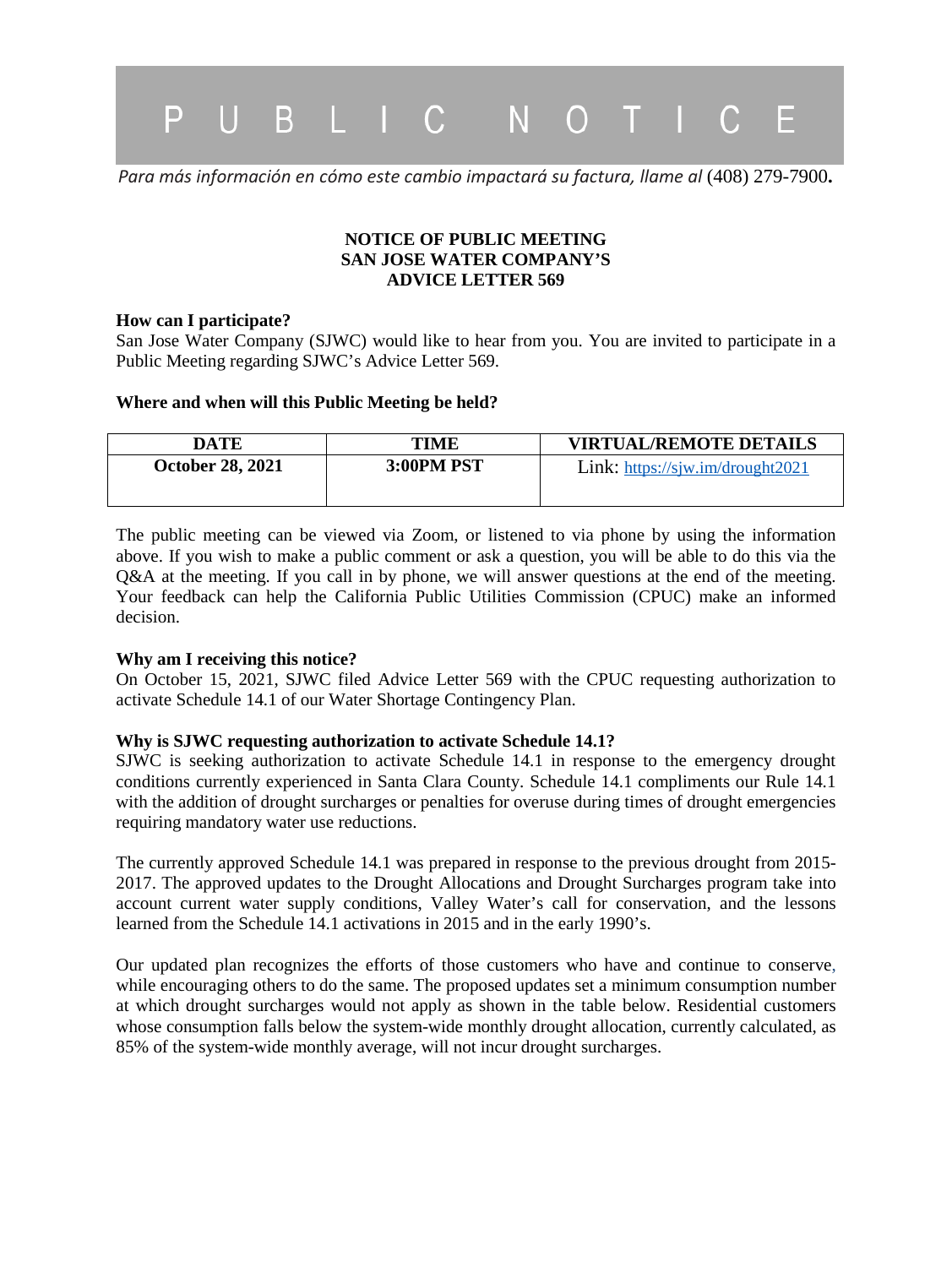| Residential Drought Allocation |                                                              |                                                         |  |
|--------------------------------|--------------------------------------------------------------|---------------------------------------------------------|--|
| 2019<br><b>Base Year</b>       | 2019<br><b>Average Monthly</b><br>Residential Usage<br>(CCF) | 15% Reduction<br>Monthly Drought<br>Allocation<br>(CCF) |  |
| Jan                            | 10                                                           | 9                                                       |  |
| Feb                            | 7                                                            | 6                                                       |  |
| Mar                            | 7                                                            | 6                                                       |  |
| Apr                            | 7                                                            | 6                                                       |  |
| May                            | 9                                                            | 8                                                       |  |
| Jun                            | 10                                                           | 9                                                       |  |
| Jul                            | 13                                                           | 11                                                      |  |
| Aug                            | 13                                                           | 11                                                      |  |
| Sep                            | 15                                                           | 13                                                      |  |
| Oct                            | 13                                                           | 11                                                      |  |
| Nov                            | 14                                                           | 12                                                      |  |
| Dec                            | 11                                                           | 9                                                       |  |

Those consuming above the minimum monthly drought allocations will be required to conserve 15% of their actual monthly consumption from 2019 to avoid drought surcharges. **For those who incur drought surcharges, any units of water above the monthly drought allocation will be charged at the Tier 3 rate in effect, currently \$7.13 per unit, in addition to the charges at regular rates for all units of water consumed.**

In line with the focus on reducing outdoor water usage, the monthly drought allocations will also apply to dedicated landscape customers. These customers will need to reduce their monthly consumption by 15% of 2019's usage to avoid drought surcharges. Any amounts above 85% of 2019's consumption will be assessed surcharges at the Tier 3 rate currently in effect, in addition to the charges at regular rates for all units consumed.

### **How could this affect my water bill?**

This filing will have no impact on current water rates. However, customers who consume more than the minimum baseline above and do not conserve 15% of their 2019 usage, will incur surcharges which will increase their bill.

### **How does the rest of this process work?**

This filing will be reviewed by staff in the Water Division of the CPUC. They will determine if the request is reasonable and determine if modifications are necessary.

### **Protests and Responses to Advice Letter #569**

**The deadline to protest this advice letter is November 4, 2021**. Please include "Advice Letter #569" in any response or protest you submit.

The reasons for the protest can be one of the following:

- 1) The utility did not properly serve or give notice of the advice letter;
- 2) The relief requested in the advice letter would violate statute or CPUC order, or is not authorized by statute or CPUC order on which the utilityrelies;
- 3) The analysis, calculations, or data in the advice letter contain material error or omissions;
- 4) The relief requested in the advice letter is pending before the CPUC in a formal proceeding;
- 5) The relief requested in the advice letter requires consideration in a formal hearing, or is otherwise inappropriate for the advice letter process; or
- 6) The relief requested in the advice letter is unjust, unreasonable, or discriminatory (provided that such a protest may not be made where it would require re-litigating a prior order of the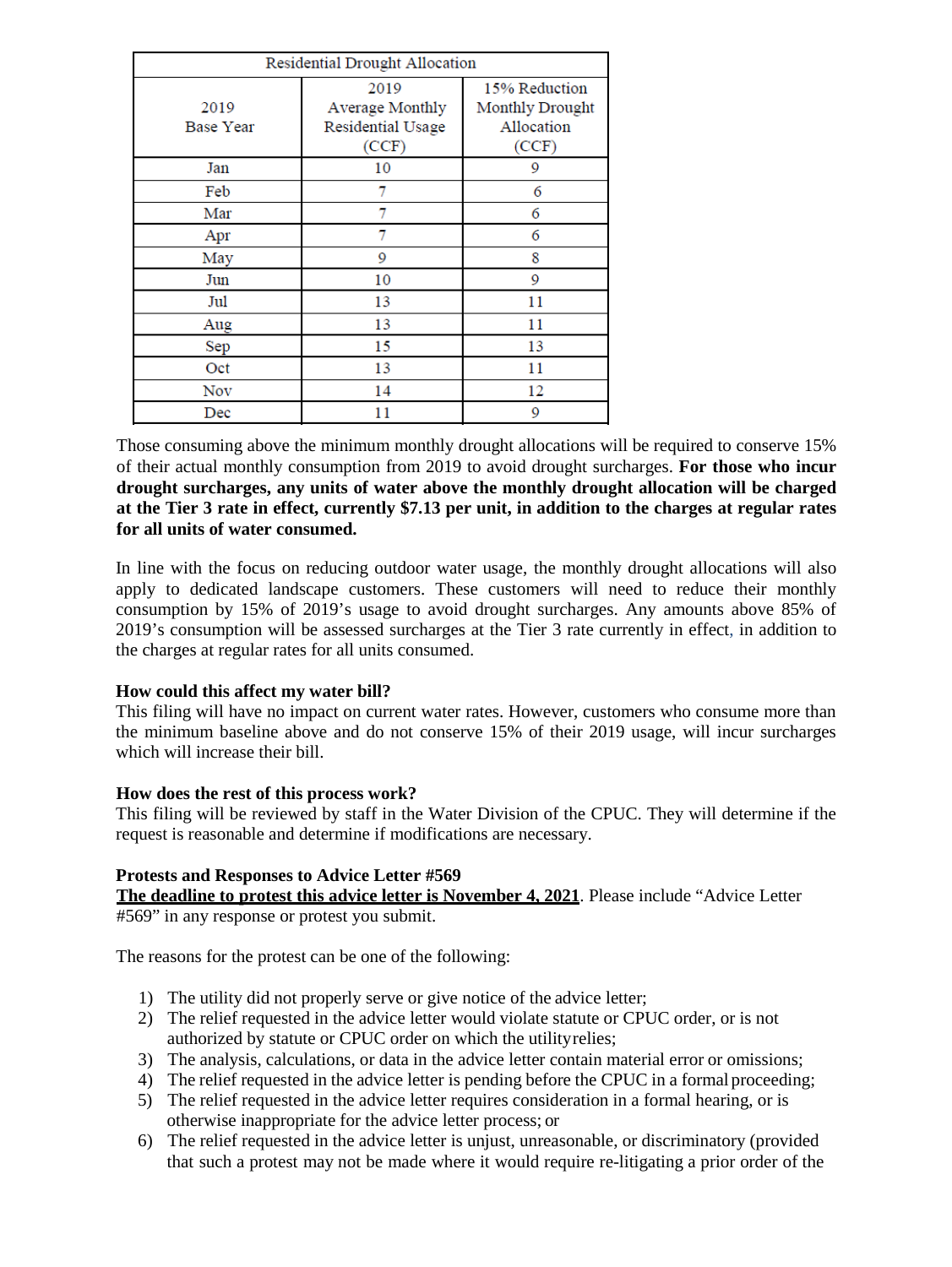CPUC).

If you would like to submit a protest or response about this advice letter, please write to:

California Public Utilities Commission Water Division, 3rd Floor 505 Van Ness Avenue, San Francisco, CA 94102 Email: [Water.Division@cpuc.ca.gov](mailto:Water.Division@cpuc.ca.gov)

On the same date, the response or protest is submitted to the Water Division, the respondent or protestant shall send a copy by mail (or email) to SJWC at the following address:

San Jose Water Company Attn: Regulatory Affairs 110 W. Taylor Street San Jose, CA 95110 Email: [regulatoryaffairs@sjwater.com](mailto:regulatoryaffairs@sjwater.com)

### **Where can I get more information?**

Customers with internet access may view and download SJWC's advice letter on its website by visiting: [www.sjwater.com/filings-cpuc.](http://www.sjwater.com/filings-cpuc) If you have technical issues accessing the documents through the website, please email [regulatoryaffairs@sjwater.com](mailto:regulatoryaffairs@sjwater.com) for assistance and reference Advice Letter #569 in your email.

To request a hard copy or to obtain more information about the Advice Letter, please contact SJWC via mail or email as provided above.

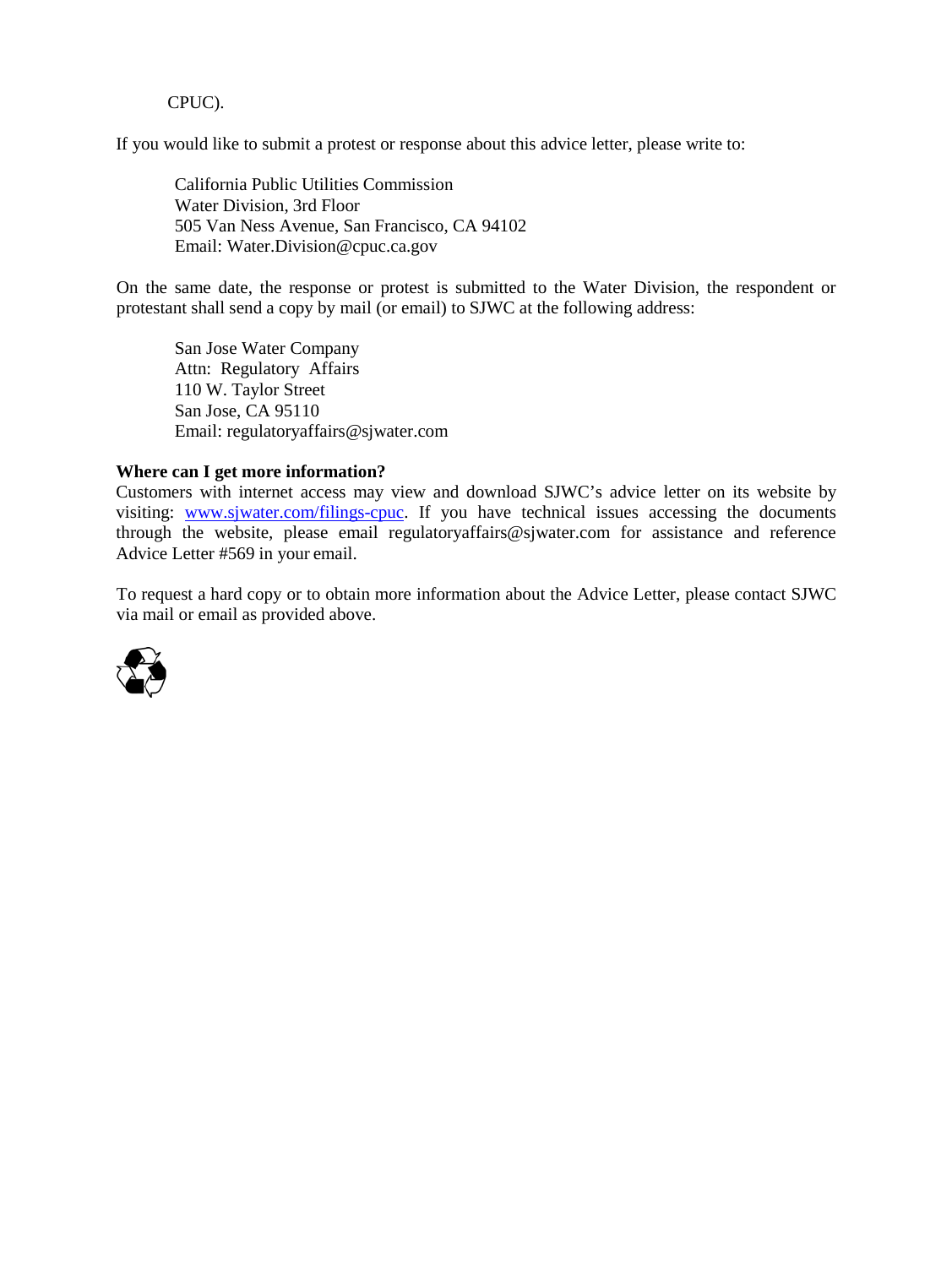## **SAN JOSE WATER COMPANY (U-168-W) ADVICE LETTER 569 SERVICE LIST**

Big Redwood Park Water Brush & Old Well Mutual Water Company Cal Water City of Campbell City of Cupertino City Attorney City of Cupertino Director of Public Works City of Milpitas City of Milpitas City of Monte Sereno City of Monte Sereno City of Santa Clara City of San Jose City of Saratoga County of Santa Clara DB Davis Dept. of Water Resources, Safe Drinking Water Office Valley Water Gillette Mutual Water Company Gillette Mutual Water Company Gillette Mutual Water Company Great Oaks Water Great Oaks Water Cal Water James Hunter City of Cupertino Public Advocates Office Public Advocates Office Mountain Springs Mutual Water Co. Mt. Summit Mutual Water Company Oakmount Mutual Water Company Patrick Kearns MD Raineri Mutual Water Company Ridge Mutual Water Company Rishi Kumar San Jose Mercury News Valley Water Valley Water Saratoga Heights Mutual Water Company Southwest Water Company Stagecoach Mutual Water Company Summit West Summit West Town of Los Gatos Dir. of Public Works **WRATES** Villa Del Monte

[waldoburford@gmail.com](mailto:waldoburford@gmail.com) [BOWMWC@brushroad.com](mailto:BOWMWC@brushroad.com) [cwsrates@calwater.com](mailto:cwsrates@calwater.com) [publicworks@cityofcampbell.com](mailto:publicworks@cityofcampbell.com) [cityattorney@cupertino.org](mailto:cityattorney@cupertino.org) [rogerl@cupertino.org](mailto:rogerl@cupertino.org) [tndah@ci.milpitas.ca.gov](mailto:tndah@ci.milpitas.ca.gov) [smachida@ci.milpitas.ca.gov](mailto:smachida@ci.milpitas.ca.gov) [steve@cityofmontesereno.org](mailto:terry@cityofmontesereno.org) [bmekechuk@cityofmontesereno.org](mailto:bmekechuk@cityofmontesereno.org) [water@santaclaraca.gov](mailto:water@santaclaraca.gov) [jeffrey.provenzano@sanjoseca.gov](mailto:jeffrey.provenzano@sanjoseca.gov) [jcherbone@saratoga.ca.us](mailto:jcherbone@saratoga.ca.us) [county.counsel@cco.sccgov.org](mailto:county.counsel@cco.sccgov.org) [dbdavis@rockwellcollins.com](mailto:dbdavis@rockwellcollins.com) [sdwo@water.ca.gov](mailto:sdwo@water.ca.gov) [dtaylor@valleywater.org](mailto:dtaylor@valleywater.org) [gapowerz@gmail.com](mailto:gapowerz@gmail.com) [goldiey@pacbell.net](mailto:goldiey@pacbell.net) [keyoung@pacbell.net](mailto:keyoung@pacbell.net) [jroeder@greatoakswater.com](mailto:jroeder@greatoakswater.com) [tguster@greatoakswater.com](mailto:tguster@greatoakswater.com) [jpolanco@calwater.com](mailto:jpolanco@calwater.com) [j88hunter882@gmail.com](mailto:j88hunter882@gmail.com) [KirstenS@cupertino.org](mailto:KirstenS@cupertino.org) [mukunda.dawadi@cpuc.ca.gov](mailto:mukunda.dawadi@cpuc.ca.gov) [PublicAdvocatesWater@cpuc.ca.gov](mailto:PublicAdvocatesWater@cpuc.ca.gov) [Lorenroy@icloud.com](mailto:Lorenroy@icloud.com) [wshoefler@comcast.net](mailto:wshoefler@comcast.net) [gortiz12@comcast.net](mailto:gortiz12@comcast.net) [pjk3@comcast.net](mailto:pjk3@comcast.net) [info@rainerimutual.org](mailto:info@rainerimutual.org) [pmantey@yahoo.com](mailto:pmantey@yahoo.com) [rkumar@saratoga.ca.us](mailto:rkumar@saratoga.ca.us) [progers@bayareanewsgroup.com](mailto:progers@bayareanewsgroup.com) [afulcher@valleywater.org](mailto:afulcher@valleywater.org) [abaker@valleywater.org](mailto:abaker@valleywater.org) [sjw@shmwc.org](mailto:sjw@shmwc.org) [kcarlson@swwc.com](mailto:kcarlson@swwc.com) [stagecoachroadMWC@gmail.com](mailto:stagecoachroadMWC@gmail.com) [RJonesPE@aol.com](mailto:RJonesPE@aol.com) [board@summitwest.org](mailto:board@summitwest.org) [ppw@losgatosca.gov](mailto:ppw@losgatosca.gov) [rita\\_benton@ymail.com](mailto:rita_benton@ymail.com) [mntmom33@comcast.net](mailto:mntmom33@comcast.net)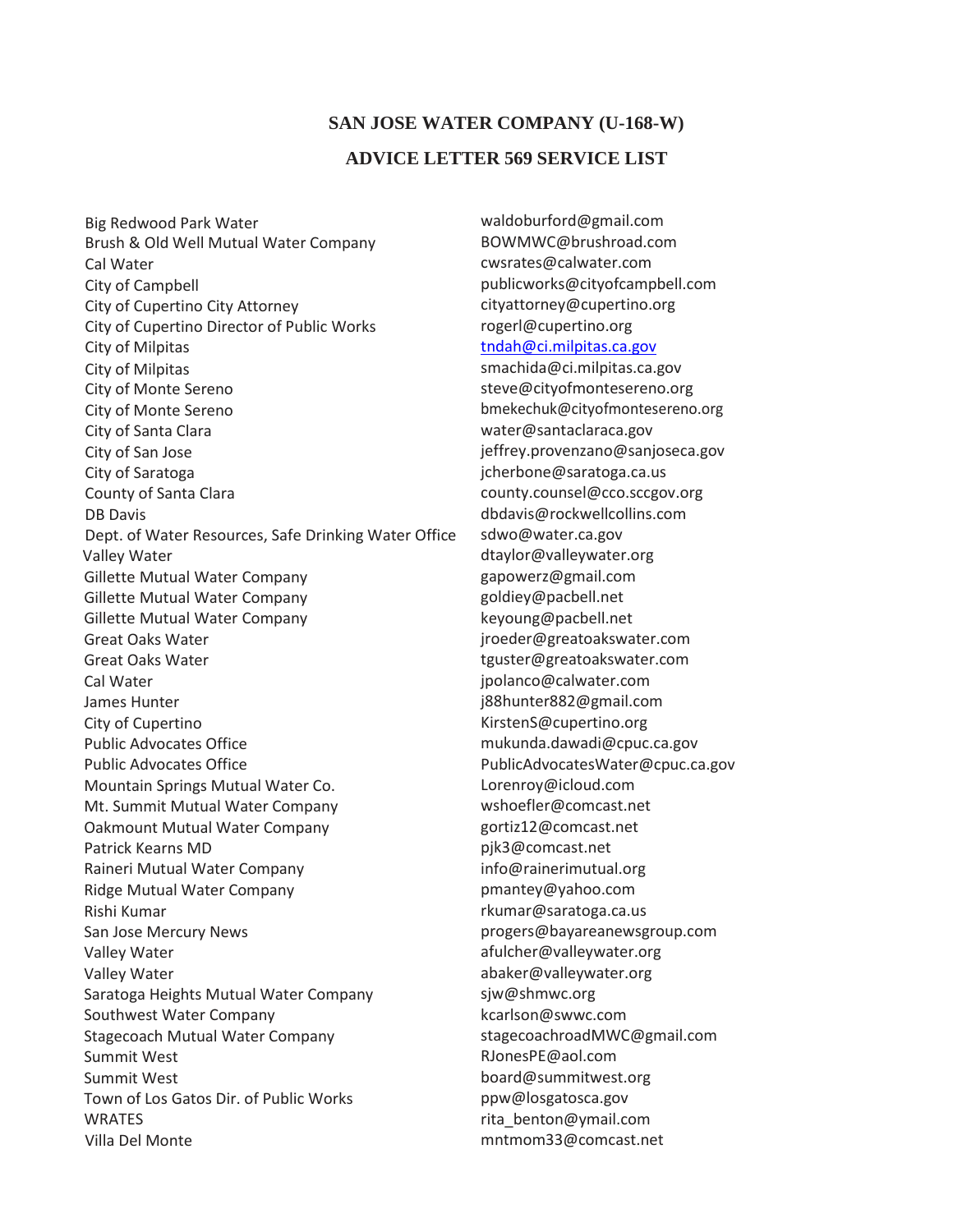### **SCHEDULE No. 14.1 WATER SHORTAGE CONTINGENCY PLAN WITH STAGED MANDATORY REDUCTIONS AND DROUGHT SURCHARGES (Continued)**

### **FLOW RESTRICTOR REMOVAL FEE**

The charge for removal of a flow-restricting device is:<br>Meter Size Removal Fee Removal Fee<br>\$50 5/8" to 1" \$50<br>1-1/2 to 2" \$100 1-1/2 to 2" \$100<br>3" and Larger \$200 Actual Cost 3" and Larger

#### **SPECIAL CONDITIONS**

1. For the purpose of charging Drought Surcharges the effective date is  $15<sup>th</sup>$  November 2021 (T)

| 2. Schedule 14.1 is effective until terminated by an advice letter filing to the Commission, |
|----------------------------------------------------------------------------------------------|
| on five days' notice, when the utility determines that mandatory restrictions are no         |
| longer necessary.                                                                            |

- 3. Schedule 14.1 shall not apply to those covered under the medicalexemption provided for under Rule No. 11.B.1.e(1).
- 4. Drought Surcharges will be separately identified on each bill.
- 5. All bills are subject to the reimbursement fee set forth on Schedule No.UF.
- 6. All monies collected by the utility through surcharges or fees shall be booked to SJWC's existing Water Conservation Memorandum Account (WCMA) or similar Memorandum account to offset lost revenues.
- 7. All expenses incurred by the utility to implement Rule 14.1 and Schedule 14.1 that have not been considered in a General Rate Case or other proceeding shall be recoverableby the utility if determined to be reasonable by the Commission. These additional monies shall be accumulated by the utility in a separate memorandum account, for disposition as directed or authorized from time to time by the Commission.
- 8. Other restrictions on use of potable water as prescribed in Rule No. 14.1, SWRCB, theCPUC, SJWC, or other governing body or agency may beimplemented.
- 9. None of the restrictions apply to the use of recycled water. The Limits on Watering and Limits on Watering Days shall not apply (except for Stage 4) to commercial nurseries, golf courses, or other water-dependent businesses, unless specifically required by SJWC or a governing jurisdiction.

| (To be inserted by utility) | Issued by                          | (To be inserted by Cal. P.U.C.) |
|-----------------------------|------------------------------------|---------------------------------|
| Advice No. 569              | JOHN TANG<br>Vice President,       | Date Filed<br>Effective         |
| Dec. No.                    | <b>Regulatory Affairs</b><br>TITLE | Resolution No.                  |